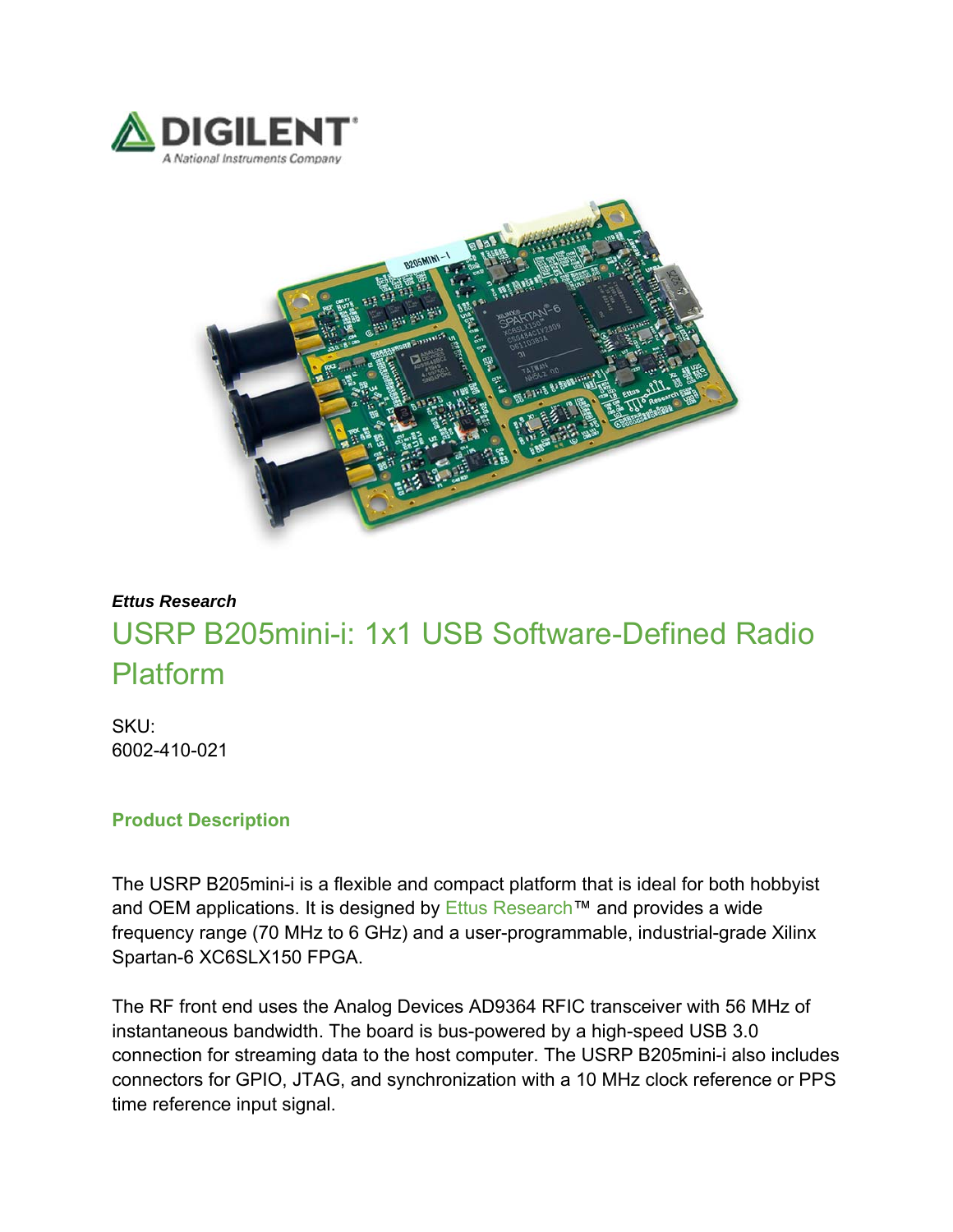The hardware is conveniently accessible through the USRP Hardware Driver (UHD). UHD provides both a C/C++ and Python API that supports all USRP products and enables users to efficiently develop applications then seamlessly transition designs between platforms as requirements expand. UHD also offers cross-platform support for multiple industry standard development environments and frameworks, including RFNoC, LabVIEW, and Matlab/Simulink. To ensure you have no restrictions on how you use UHD, it is available on Linux, Windows, and Mac OS. Do you prefer graphical programming? Try out GNU Radio, a free and open-source software development framework offering a graphical design approach.

| <b>Features</b>                          |                                                                                                                                                                                                                                                                                      |
|------------------------------------------|--------------------------------------------------------------------------------------------------------------------------------------------------------------------------------------------------------------------------------------------------------------------------------------|
| <b>RF Specifications</b>                 | Channels: 1 TX, 1 RX<br>$\bullet$<br>Frequency range: 70 MHz to 6 GHz<br>$\bullet$<br>Instantaneous Bandwidth: Up to 56 MHz<br>$\bullet$<br>IIP3 (at typical NF): -20 dBm<br>$\bullet$<br>Power Output: >10 dBm<br>$\bullet$<br>Receive Noise Figure: <8 dB                          |
| <b>Conversion Performance and Clocks</b> | ADC Sample Rate (Max.): 61.44 MS/s<br>$\bullet$<br>ADC Resolution: 12 bits<br>$\bullet$<br>DAC Sample Rate (Max.): 61.44 MS/s<br>$\bullet$<br>DAC Resolution: 12 bits<br>$\bullet$<br>Host Sample Rate (16b): 61.44 MS/s<br>$\bullet$<br>Frequency Accuracy: +/-2.0 ppm<br>$\bullet$ |
| <b>Power</b>                             | <b>USB Power: 5V</b>                                                                                                                                                                                                                                                                 |
| <b>Physical</b>                          | Dimensions: 83.3 x 50.8 x 8.4 mm<br>Weight: 24.0 g                                                                                                                                                                                                                                   |
| <b>Environment</b>                       | Operating Temp. Range: 0 - 45 °C<br>USRP Hardware Driver 3.9.2 (or later)<br><b>GNU Radio</b>                                                                                                                                                                                        |
| Synchronization                          | 10 MHz clock reference<br>PPS time reference                                                                                                                                                                                                                                         |